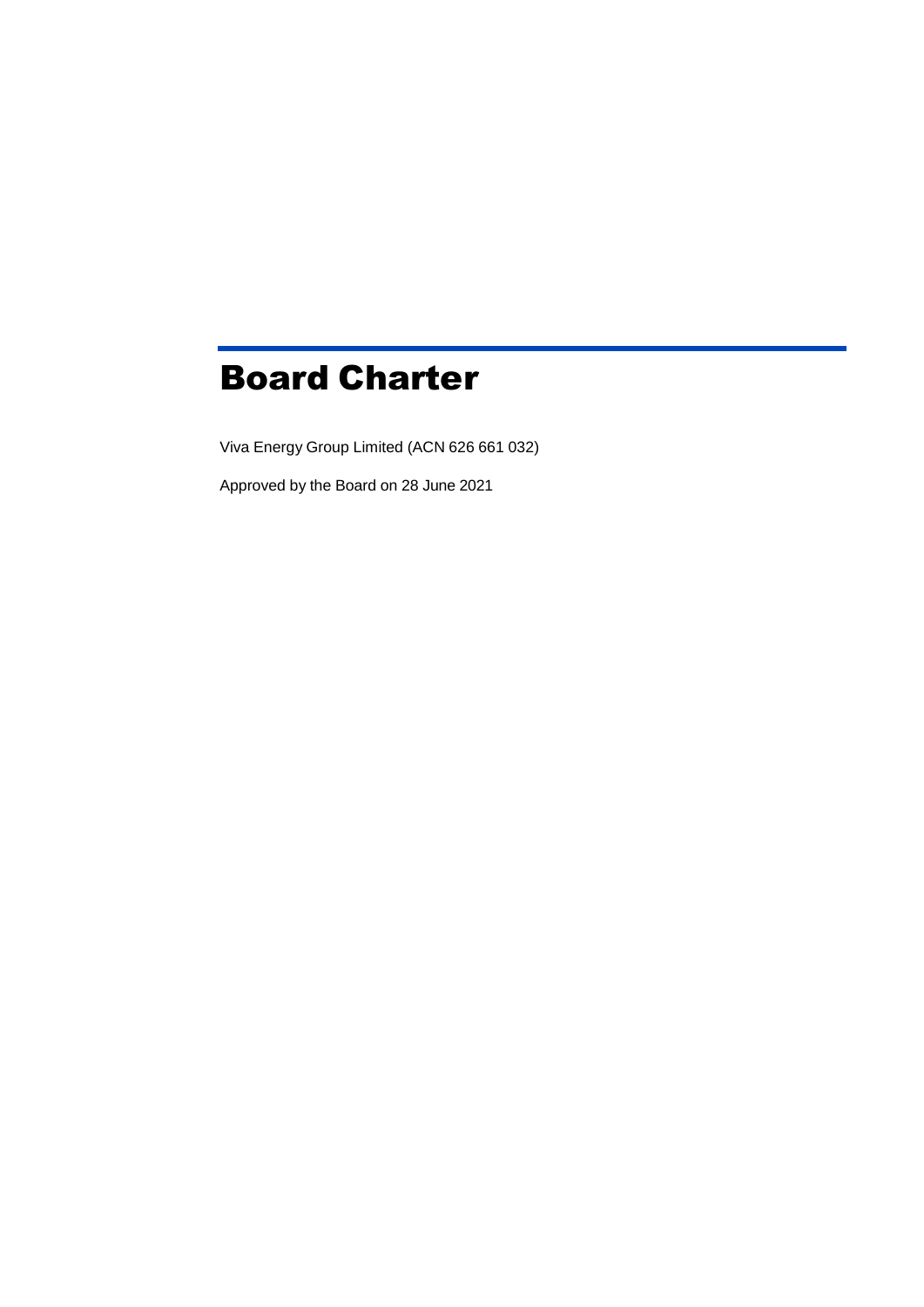# **1 The Board and overview of its role**

- (a) The board of directors (**Board**) of Viva Energy Group Limited (**Company**) is responsible for, and oversees the governance of, the Company.
- (b) Corporate governance describes the way the Company is directed and controlled. The Company's shareholders appoint directors and hold them accountable for the performance of the Company overall. A key part of the directors' responsibility is to ensure that the Company has an effective corporate governance structure.
- (c) The governance structure should ensure that the company is governed and managed in the interests of the Company's stakeholders. The Company's corporate governance culture and its way of doing business, including leadership by the Board and senior executives, is critical to the Company's continuing success.
- (d) This board charter (Charter) sets out the role and responsibilities of the Board by describing the structure of the Board and its committees, the need for independence and other obligations of directors.
- (e) The Board will meet regularly on such number of occasions each year as the Board deems appropriate.

#### **2 Board structure**

The composition, structure and proceedings of the Board are primarily governed by the Company's constitution (a copy of which can be found on the company's website) (**Constitution**) and the laws governing corporations in jurisdictions where the Company operates. The Board, with the assistance of the Remuneration and Nomination Committee, will regularly review the composition, structure and performance of the Board.

### **3 Board composition**

- (a) The Board aims to have members with the appropriate mix of skills, experience, expertise and diversity relevant to the Company's businesses and the Board's responsibilities.
- (b) The majority of the Board will be comprised of independent directors as determined in accordance with clause 13.

### **4 Board Chair**

The chair of the Board (**Board Chair**) will be elected by the Board. The Board Chair must be an independent director. The Board Chair must not hold, and must not have held within the previous 3 years, the office of Chief Executive Officer of the Company (**CEO**).

The Board Chair's role includes:

- (a) providing effective leadership to the Board in relation to all Board matters;
- (b) facilitating the effective contribution of all directors;
- (c) promoting constructive and respectful relations between directors and between the Board and management;
- (d) representing the views of the Board to the public; and
- (e) presiding over meetings of the Board and general meetings of shareholders, including approving Board agendas and ensuring that adequate time is available for discussion of all agenda items, including strategic issues.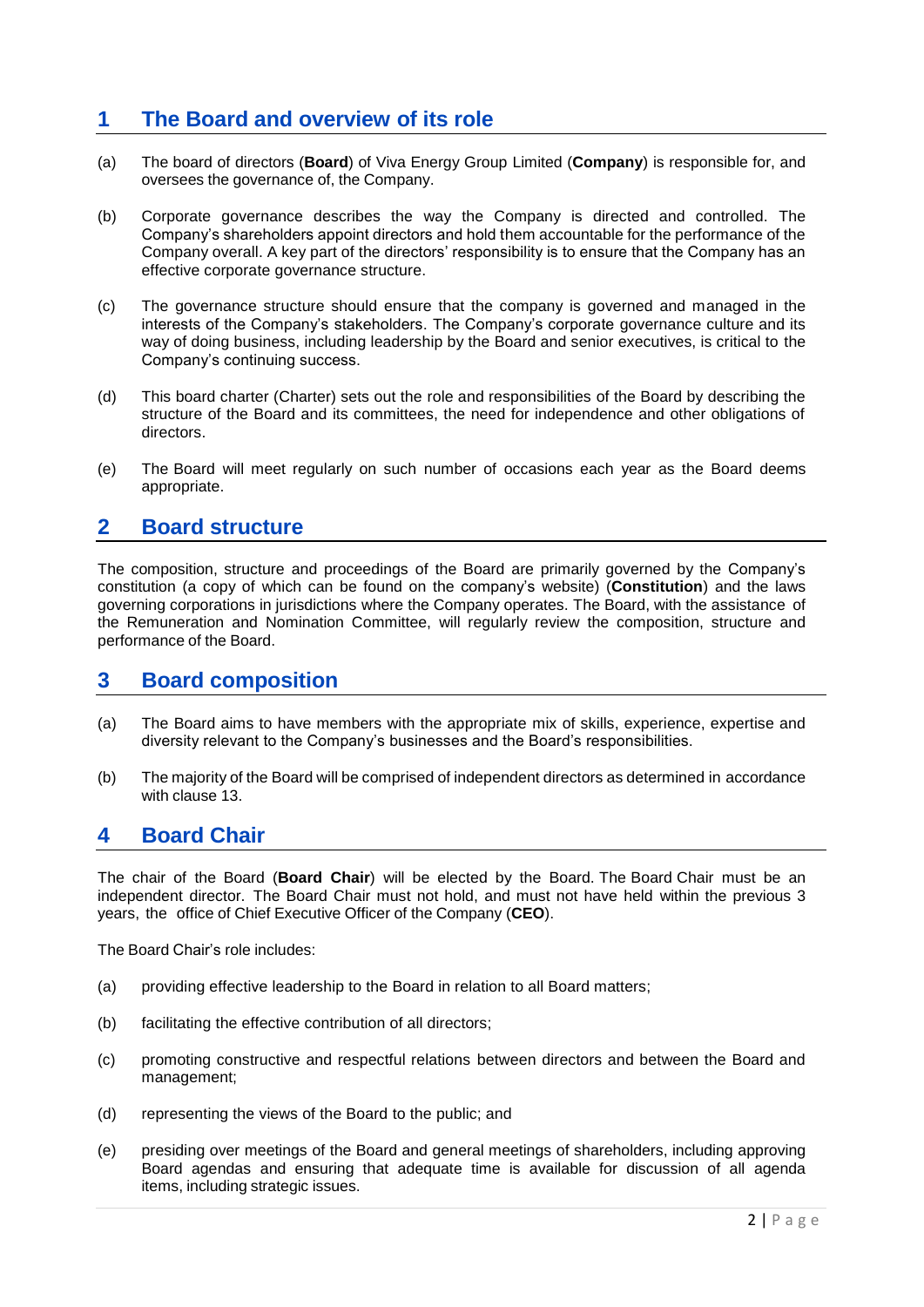# **5 Functions of the Board**

- (a) The Board strives to build sustainable value for shareholders while protecting the assets and reputation of the Company. Its functions include but are not limited to:
	- (i) appointing or replacing the CEO and determining the terms of such appointment;
	- (ii) demonstrating leadership and monitoring the Company's performance against its strategies as well as the continuing suitability of its strategies;
	- (iii) appointing the Board Chair;
	- (iv) reviewing operating information to understand the state of health of the Company;
	- (v) approving the Company's statement of core values, behaviours and code of conduct to underpin the desired culture within the Company;
	- (vi) defining the Company's purpose and strategic objectives, approving the Company's strategies (including reviewing and considering potential impacts of climate change related risks and opportunities on the Company's strategy), and approving the Company's budgets, major capital expenditure and business plans;
	- (vii) approving the Company's balance sheet management and funding strategy including major borrowing and debt arrangements, and the issue of any shares, options, equity instruments or other securities in the Company;
	- (viii) approving the Company's dividend policy and determining dividends;
	- (ix) approving the Company's policy in relation to gender diversity at all levels of the Company (including the Board);
	- (x) reviewing and monitoring systems of risk management and internal controls in relation to the economic, occupational health and safety, environmental and social sustainability risks of the Company's activities;
	- (xi) approving the Company's annual report, corporate governance statement and other documents required by law;
	- (xii) monitoring the effectiveness of, and approving changes to, the Company's internal governance practices including delegated authorities, and monitoring resources available to senior management of the Company (being the CEO, the Chief Financial Officer and other individuals as determined from time to time by the Remuneration and Nomination Committee (**Senior Management**);
	- (xiii) overseeing management in its implementation of the Company's business model, strategic objectives and values;
	- (xiv) approving the Company's various policies and charters, and undertaking the responsibilities allocated to the Board under those policies and charters;
	- (xv) ensuring that the Company acts legally and responsibly and in an accordance with responsible ethical standards;
	- (xvi) satisfying itself that an appropriate framework exists for relevant information to be reported to it by management; and
	- (xvii) approving the Company's policies regarding its disclosures to, and communications with, the market and the Company's shareholders, and overseeing the Company's process for complying with its continuous disclosure obligations.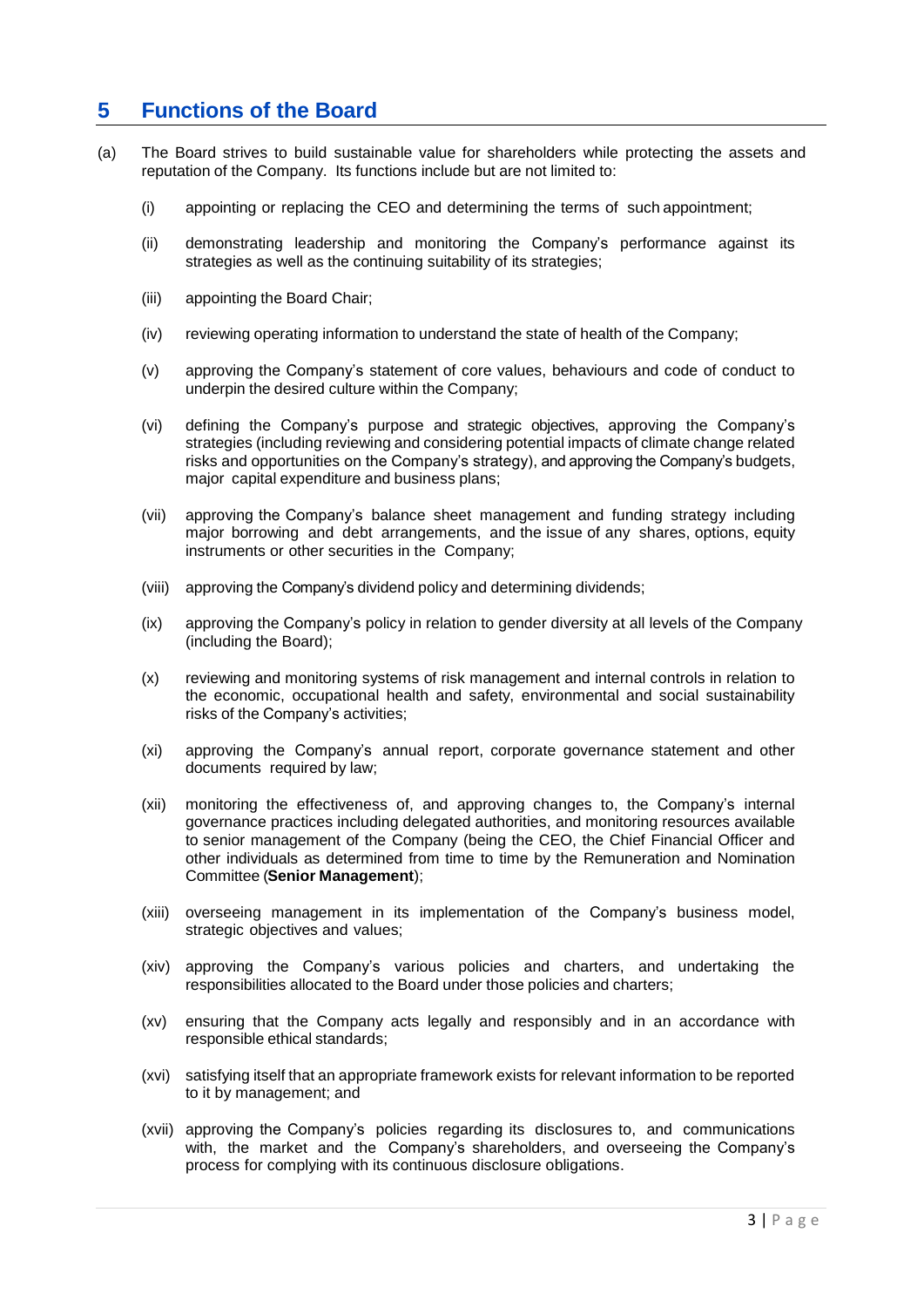- (b) With the guidance of the Remuneration and Nomination Committee, the Board is responsible for:
	- (i) evaluating and approving the remuneration of the directors and Senior Management and ensuring that the Company's remuneration framework is aligned with the Company's purpose, values, strategic objectives and risk appetite;
	- (ii) evaluating the performance of Senior Management;
	- (iii) approving the Company's incentive plans (including any equity plans) and engaging external remuneration consultants as appropriate;
	- (iv) approving the appointment or replacement of Senior Management and directors;
	- (v) monitoring the Company's organisational capability and mix of skills, experience, expertise and diversity on the Board, identifying candidates and, when necessary, appointing new directors;
	- (vi) reviewing and implementing succession planning for the Board and Senior Management, including by having regard to the considerations set out in paragraph (v) above;
	- (vii) evaluating the performance of the Board and the committees of the Board;
	- (viii) regularly assessing the independence of all directors; and
	- (ix) monitoring compliance with the non-executive director remuneration pool as established by the Constitution, or as subsequently amended by shareholders, and recommending any changes to the pool.
- (c) With the guidance of the Audit and Risk Management Committee, the Board is responsible for:
	- (i) overseeing the establishment of and approving an appropriate risk management framework for the Company (covering both financial and non-financial risks), including the strategy, policies, procedures and systems of the Company for managing risk, and setting the risk appetite within which the Board expects management to operate;
	- (ii) reviewing and monitoring the effectiveness of the Company's risk management framework, policies, procedures and systems;
	- (iii) reviewing and approving the Company's financial statements and reports;
	- (iv) the Company's entry into, and disclosure of, related party transactions requiring shareholder approval;
	- (v) overseeing the integrity of Company's financial controls and systems, including the external audit; and
	- (vi) managing audit arrangements and auditor independence.
- (d) With the guidance of the Strategy and Investment Committee, the Board is responsible for:
	- (i) oversight of the Company's strategy;
	- (ii) approving acquisitions, disposals of assets, capital investments and commitments above certain thresholds, or which are otherwise strategic to the Company;
	- (iii) reviewing the performance of strategic assets of the Company; and
	- (iv) reviewing the performance of key projects conducted by the Company.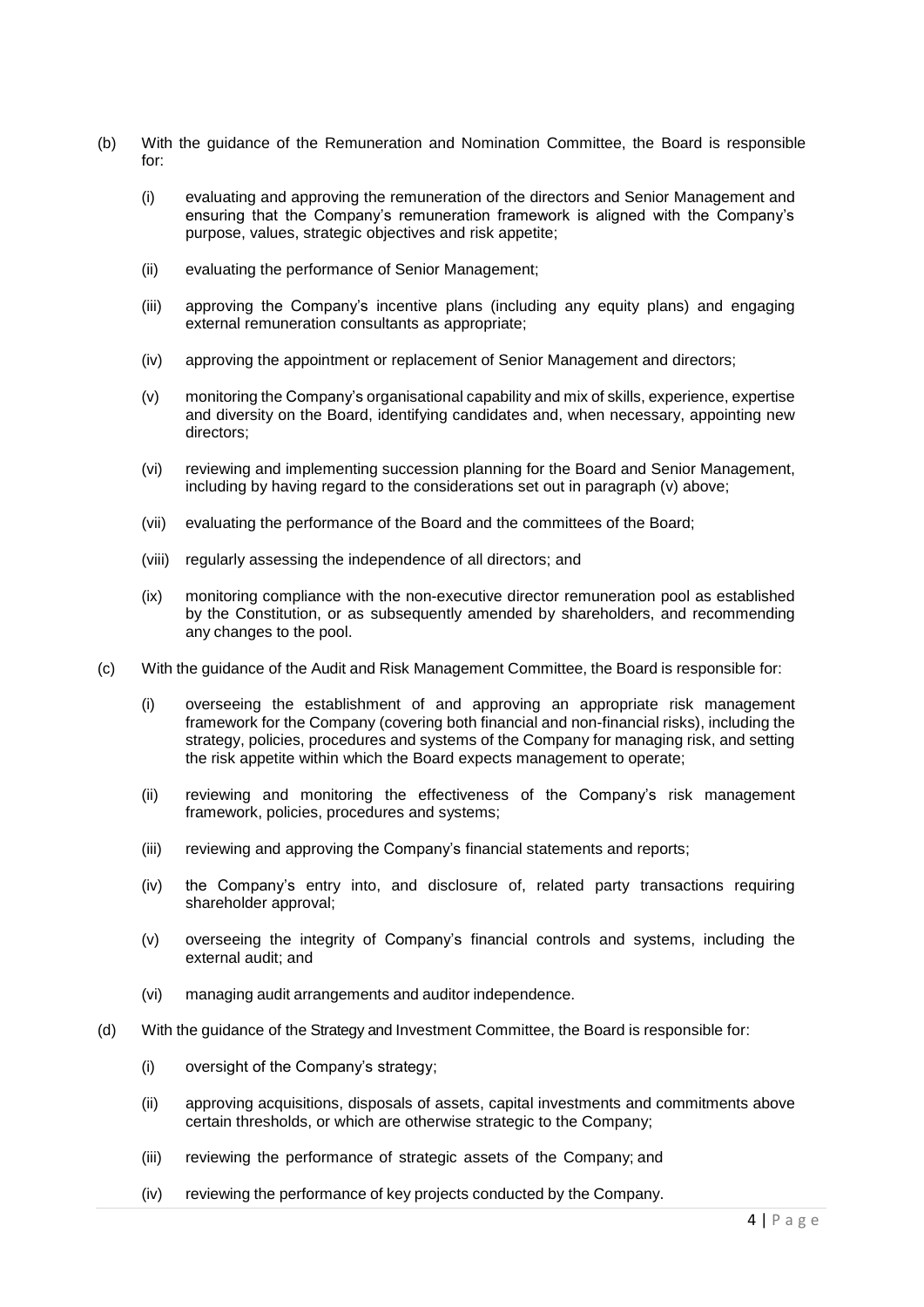- (e) With the guidance of the Sustainability Committee, the Board is responsible for:
	- (i) reviewing and approving the Company's Health, Safety, Security and Environment (**HSSE**) Risk Management Framework and HSSE Management System, including the adequacy and effectiveness of the relevant framework, systems and controls;
	- (ii) reviewing the performance of the Company in relation to the health, safety and environmental consequences (including greenhouse gas emissions) of the activities of the Company, including the impacts on employees, third parties, the environment and the community in which the Company operates;
	- (iii) evaluating the adequacy of the resourcing to support the Company's HSSE Management System; and
	- (iv) reviewing health, safety, environmental and social sustainability matters relevant to the Company, and overseeing the preparation of disclosure in respect of such matters, including approving the annual sustainability reporting.
- (f) The functions and responsibility listed above are matters which the Board specifically reserves for itself and do not limit the Board's overall duties and responsibilities. The Board may delegate consideration to a committee of the Board specifically constituted for the relevant purpose.

#### **6 Powers delegated to management**

- (a) The Board will delegate to the CEO the authority and power to manage the Company and its businesses within levels of authority specified by the Board from time to time. The Chief Executive Officer may delegate aspects of his or her authority and power but remains accountable to the Board for the Company's performance and is required to report regularly to the Board on the progress being made by the Company's business units.
- (b) The CEO's role includes responsibility for:
	- (i) the effective leadership of the Company's management team;
	- (ii) implementing the Company's business model;
	- (iii) the achievement of the Company's strategic objectives for the business;
	- (iv) instilling and reinforcing the Company's core values;
	- (v) ensuring the Company operates within the values, code of conduct, budget and risk appetite set by the Board;
	- (vi) providing the Board with accurate, timely and clear information on the Company's operations; and
	- (vii) the day-to-day management of the Company's operations.

# **7 Appointment and re-election of directors**

- (a) With guidance from the Remuneration and Nomination Committee and, where necessary or appropriate, external consultants, the Board will identify candidates with appropriate skills, experience, expertise and diversity in order to discharge its mandate effectively and to maintain the necessary mix of expertise on the Board.
- (b) Before appointment to the Board, candidates must confirm that they will have sufficient time to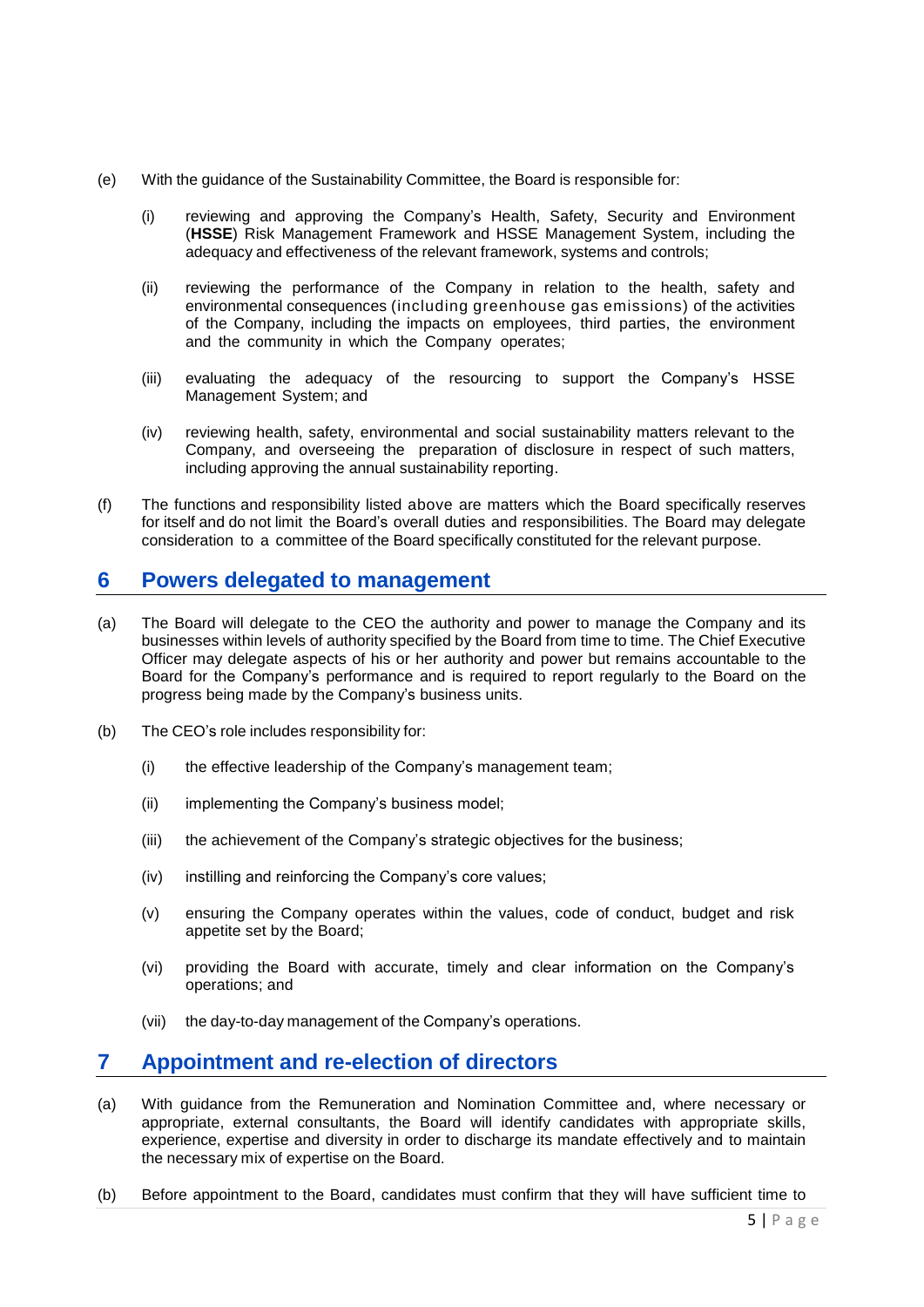meet their obligations to the Company, in light of other commitments.

(c) New directors are to be provided with a formal letter of appointment to the Board setting out the key terms and conditions of their appointment, together with any other documents that the Company considers relevant to their appointment.

### **8 Review of Board, committee and director performance**

- (a) With guidance from the Remuneration and Nomination Committee, the Board will carry out, annually, a formal review of the performance of the Board, its committees and each non-executive director against appropriate measures using where necessary an external consultant. The review will assess:
	- (i) the effectiveness of the Board and each committee in meeting the requirements of their respective charters;
	- (ii) whether the Board and each committee has members with the appropriate mix of skills and experience to properly perform their functions;
	- (iii) the contribution made by each director at meetings and in carrying out their responsibilities as directors generally, including preparing for meetings;
	- (iv) whether adequate time is being allocated to the Company's matters, taking into account each director's other commitments; and
	- (v) the independence of each non-executive director, taking into account the director's other interests, relationships and directorships.

#### **9 Company secretary**

- (a) The Board appoints and removes the Company secretary. All directors are to have direct access to the Company secretary.
- (b) The Company secretary is responsible for the day to day operations of the Company secretary's office, including the administration of Board and committee meetings, overseeing the Company's relationship with its share registrar and lodgements with the ASX and other regulators.
- (c) The Company secretary is also responsible for communications with the ASX about listing rule matters, including making disclosures to the ASX in accordance with the Company's Disclosure Policy.
- (d) The Company secretary supports the effectiveness of the Board by monitoring that Board policy and procedures are followed and co-ordinating the completion and despatch of Board agendas and briefing papers.
- (e) The Company secretary is accountable to the Board (through the Board Chair) on all matters to do with the proper functioning of the Board.

# **10 Keeping directors informed**

- (a) New directors are to be briefed on their roles and responsibilities, including through participation in an induction program, and the minutes and papers of previous Board and committee meetings will be made available to them.
- (b) Board papers are distributed, where possible, within a reasonable period of time before each meeting.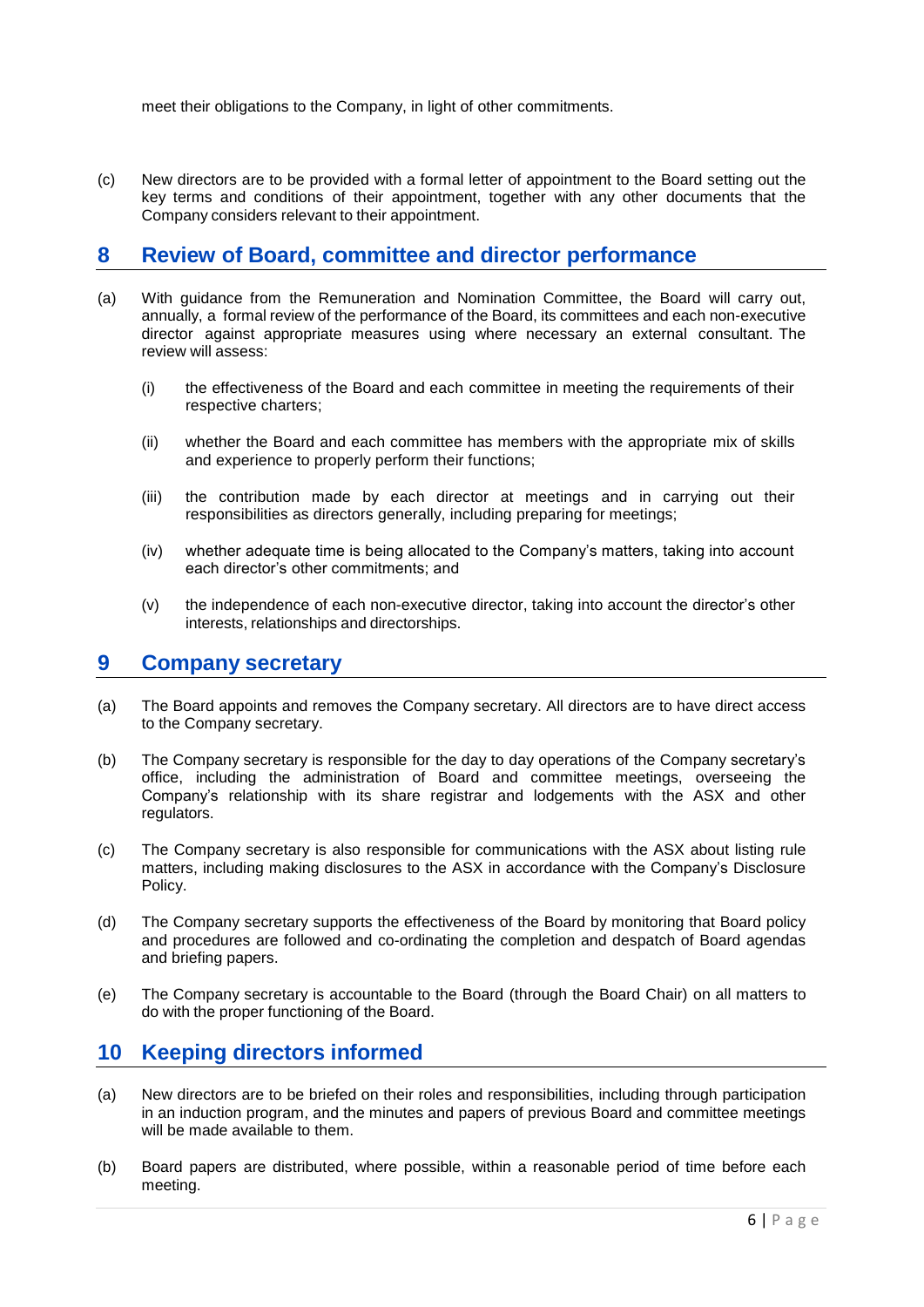- (c) Time is to be allocated at Board and committee meetings for continuing education and professional development on significant issues facing the Company and changes to the regulatory environment in which the Company operates, to enable the directors to maintain the skills and knowledge needed to perform their roles as directors effectively. This is to include briefings by Senior Management and external consultants from time to time.
- (d) If the Board includes a director who is not fluent in the language in which Board or shareholder meetings are held or key documents are written, then the Board will develop a process to ensure that the director understands and can contribute to the discussion at those meetings and understands and can discharge their obligations in relation to those documents, and will disclose such process in its annual report or other public disclosures (as appropriate).

# **11 Access to independent advice**

Each director may obtain independent professional advice at the Company's expense on matters arising in the course of their Board and committee duties, provided such advice is necessary for the director to discharge its responsibilities as a director, and after obtaining the Board Chair's approval (or where the director seeking such advice is the Board Chair, after obtaining the approval of the chair of the Company's Audit and Risk Committee). Whenever practicable, the advice must be commissioned in the joint names of the director and the Company, and a copy of any such advice should be provided to the entire Board. The other directors must be advised if the Board Chair's approval (or where the director seeking such advice is the Board Chair, the approval of the chair of the Company's Audit and Risk Committee) is withheld.

## **12 Non-executive directors' meetings**

The non-executive directors are expected to meet periodically, with no management present, to review management performance.

### **13 Independence of non-executive directors**

- (a) To be judged independent, a director must, in the opinion of the Board, be free of any interest, position, affiliation or relationship that might influence, or reasonably be perceived to influence, their capacity to bring an independent judgement to bear on issues before the Board and to act in the best interests of the Company as a whole rather than in the interests of an individual security holder or other party.
- (b) Individuals would, in the absence of evidence or convincing argument to the contrary, be judged to be not independent if they:
	- (i) are employed, or have previously been employed, in an executive capacity by the Company or any of its subsidiaries in the three years prior to becoming a director;
	- (ii) receive performance based remuneration (including options or performance rights) or participate in an employee incentive scheme;
	- (iii) were directly involved in the audit of the Company or any of its subsidiaries;
	- (iv) are, or have been within the last three years:
		- (A) a substantial shareholder of the Company; or
		- (B) a representative, an officer or employee of, or professional adviser to, or otherwise affiliated with, a substantial shareholder of the Company;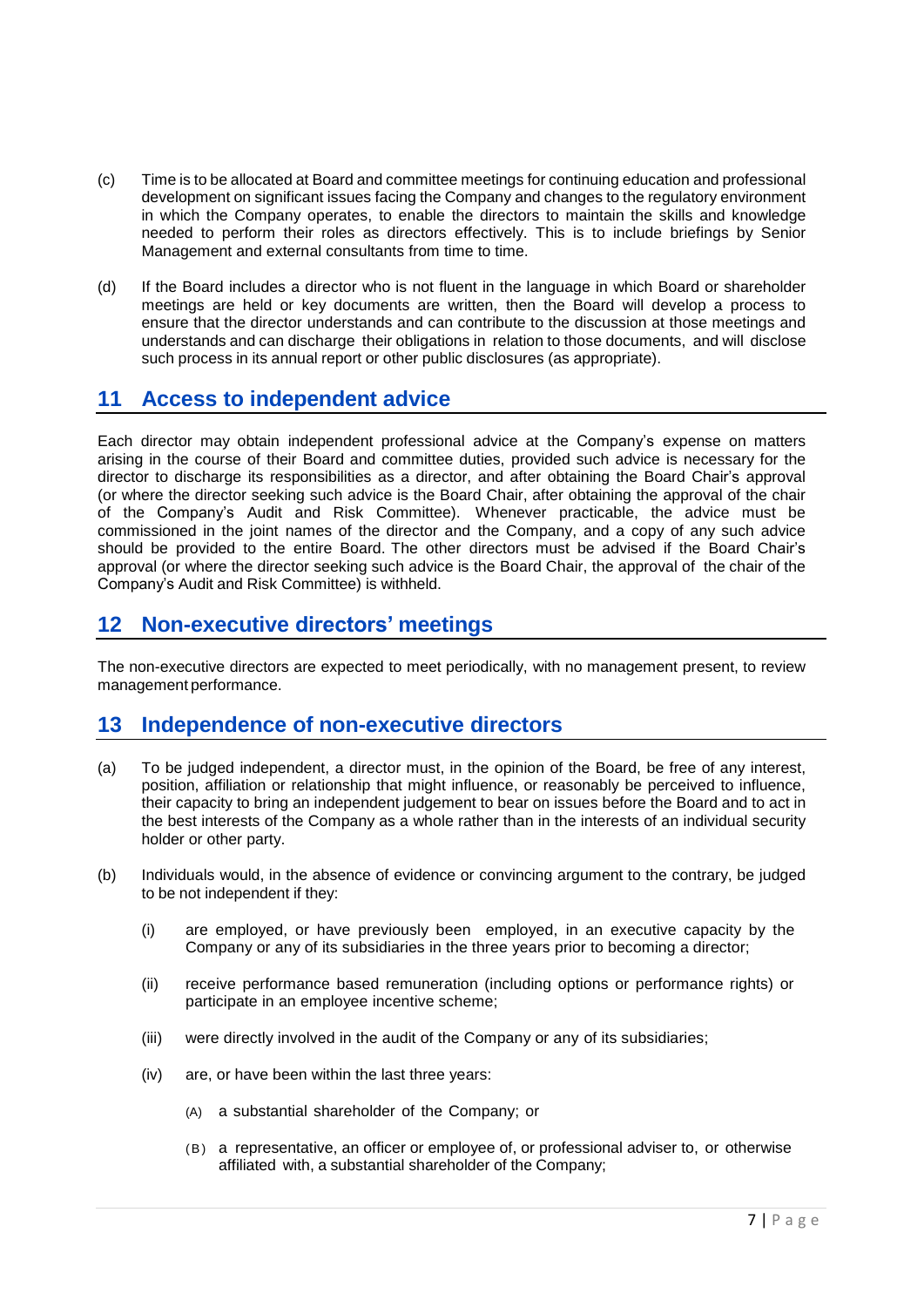- (v) were a principal of a professional adviser or consultant to the Company or any of its subsidiaries where the amount paid to that adviser or consultant within the three years prior to becoming a director was material (to either the Company or the adviser or consultant) or the relationship with the adviser or consultant was otherwise material to the Company or the adviser or consultant;
- (vi) were a supplier to, or an officer of or otherwise associated with a supplier to, the Company or any of its subsidiaries where the amount paid within the last three years by the Company or any of its subsidiaries to that supplier was material (to either the Company or the supplier) or the relationship with the supplier was otherwise material to the Company or the supplier;
- (vii) were a customer of the Company or any of its subsidiaries, or an officer of or otherwise associated with such a customer, where the amount paid during the last three years by that customer to the Company or any of its subsidiaries was material (to either the Company or the customer) or the relationship between the Company and the customer was otherwise material to the Company or the customer;
- (viii) in a material contractual relationship with the Company or any of its subsidiaries other than as a director of the Company;
- (ix) has close personal ties with any person who falls within any of the categories described above; or
- (x) has been a director of the Company for such a period that their independence from management and substantial shareholders may have been compromised.
- (c) In respect of independent directors who have served on the Board for more than 10 years, the Board will regularly assess such director's status as an independent director, including whether or not he or she has become too close to management to be considered independent.
- (d) Any change that could impact the independence of a non-executive director must be promptly notified to the Board Chair and company secretary and the Board will review that director's independence status. If the Board determines that there has been a change to the independence status of a non-executive director, the Board will take steps to ensure that this change is disclosed and explained in a timely manner to the market.

# **14 External directorships**

- (a) A non-executive director should continually evaluate the number of boards of companies on which the non-executive director serves, to ensure that each company can be given the time and attention to detail required to properly exercise the director's powers and discharge the director's duties to that company.
- (b) A non-executive director shall notify the Board Chair prior to accepting an invitation to become a director of any company. Prior to accepting such an invitation, the director must have regard to:
	- (i) the views and recommendations of the Board Chair with respect to the director acting simultaneously as a director of the Company and as a director of an external entity (whether in competition with the Company or not);
	- (ii) any current policies of the Board on multiple directorships; and
	- (iii) best practice standards on multiple directorships.
- (c) An executive director shall not accept an invitation to become a director of any company without the prior approval of the Board.